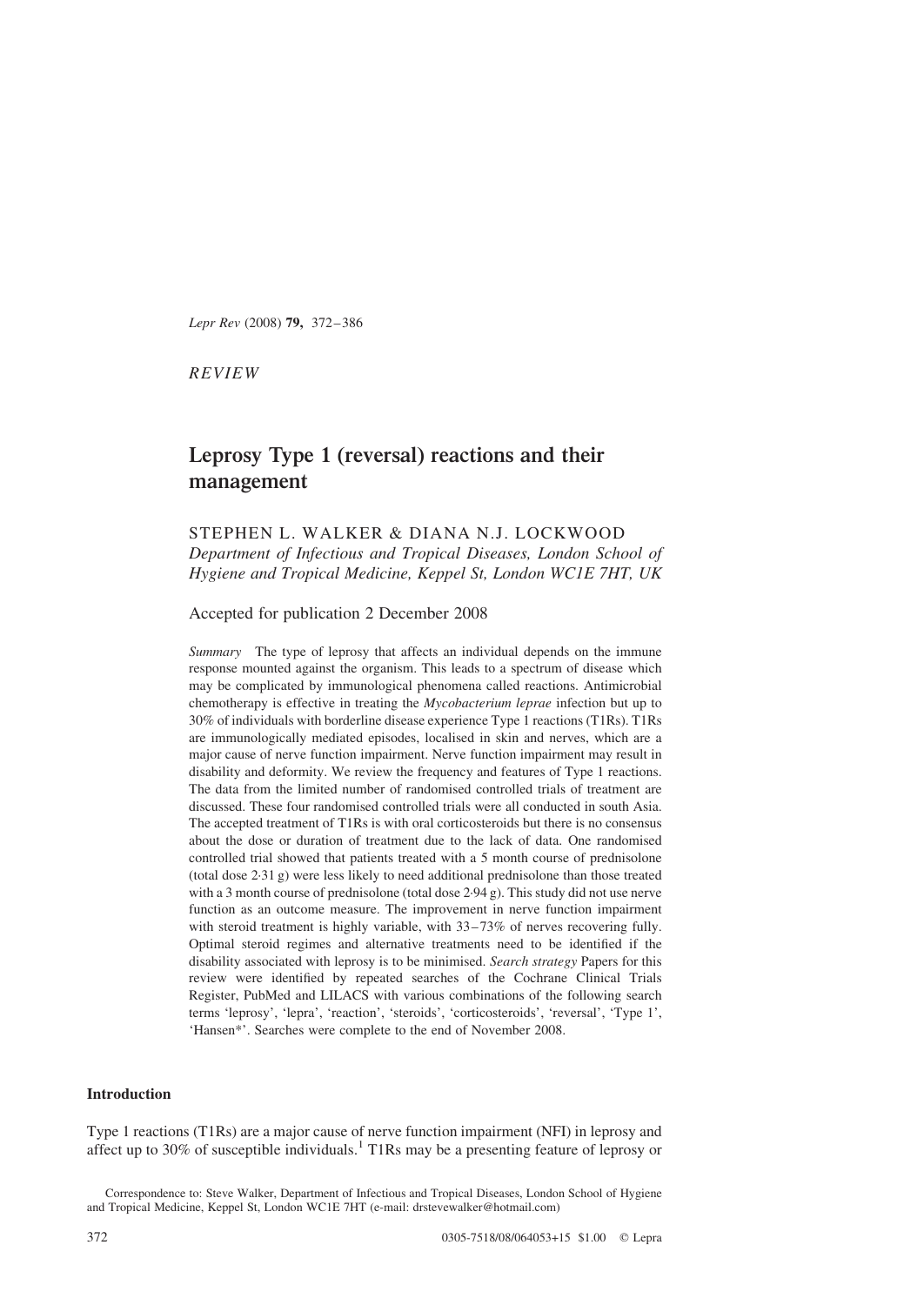occur during multidrug treatment (MDT) or even after it has been completed. Corticosteroids have been used in the management of T1Rs and NFI for over 50 years but with limited data from clinical trials. The response of NFI to corticosteroids is highly variable with 33–73% of nerves recovering.<sup>[2,3](#page-12-0)</sup> We review the evidence for the use of corticosteroids in treating T1Rs and highlight areas where future research is needed.

### TYPE 1 (REVERSAL) REACTIONS

The Ridley-Jopling classification<sup>[4](#page-12-0)</sup> categorises leprosy patients into a spectrum with polar tuberculoid and lepromatous forms and middle types of borderline tuberculoid (BT), mid borderline (BB) and borderline lepromatous (BL) leprosy. Patients with different disease types exhibit different immunological responses to  $M$ . leprae.<sup>[5](#page-12-0)</sup>

A T1R is characterised by an increase in inflammation in skin lesions or nerves or both. T1Rs predominantly affect the borderline states of leprosy. Borderline disease is a strong risk factor for the occurrence of  $T1Rs<sup>1</sup>$  $T1Rs<sup>1</sup>$  $T1Rs<sup>1</sup>$  but small numbers of patients with the polar forms of leprosy may also experience T1Rs.<sup>[6](#page-12-0)</sup> Skin lesions become erythematous and/or oedematous and may ulcerate. Oedema of the hands, feet and face can also be a feature of a reaction but systemic symptoms are unusual.

The diagnosis is usually made clinically but a skin biopsy is sometimes used to help support the diagnosis. Interestingly, even experienced pathologists may under diagnose reaction in skin sections from patients with clinically apparent T1R.[7](#page-12-0) Important diagnostic features appear to be epithelioid cell granuloma oedema, dermal oedema, the presence of plasma cells and granuloma fraction. But standardised criteria for the histopathological diagnosis of T1Rs are needed.

Neuritis is present if an individual has any of the following: spontaneous nerve pain, paraesthesia, tenderness, or new sensory or motor impairment.[8](#page-12-0) Nerve pain, paraesthesia or tenderness may precede nerve function impairment (NFI), which, if not treated rapidly and adequately becomes permanent. NFI may arise in the absence of symptoms and may go unnoticed by the patient – 'silent neuropathy'.

The detection of NFI is done clinically. Graded Semmes-Weinstein monofilaments (or a ball-point pen) are used to detect sensory loss. Voluntary muscle testing is used to assess motor nerve function. A recent study by van Brakel et al., using nerve conduction studies and quantitative sensory testing, has demonstrated that individuals experiencing neuritis, NFI or reactional episodes either alone or in combination have evidence of sub-clinical neuropathy up to 12 weeks prior to clinically detectable changes.<sup>[9](#page-12-0)</sup> Individuals who have WHO disability grades 1 and 2 at diagnosis are significantly more likely to have severe T1Rs.<sup>[10](#page-12-0)</sup> T1Rs are frequently recurrent and this can lead to further nerve damage.<sup>[11](#page-12-0)</sup> T1Rs can occur at any time but are frequently seen after starting multi-drug therapy (MDT) or during the puerperium.<sup>[12](#page-12-0)</sup> Indian and Ethiopian cohort studies show that patients continue to experience reactions and neuropathy in the third year after diagnosis and beyond.<sup>[9,13](#page-12-0)</sup>

A retrospective study of 1,026 leprosy patients from Brazil found that a greater proportion of the 54 patients with HIV co-infection had BT leprosy compared with HIV negative leprosy patients. The HIV positive group had a significantly greater number of reactions (type not specified) at diagnosis than the HIV negative group but the cumulative rate of reactions in the two groups was similar overall.<sup>[14](#page-12-0)</sup>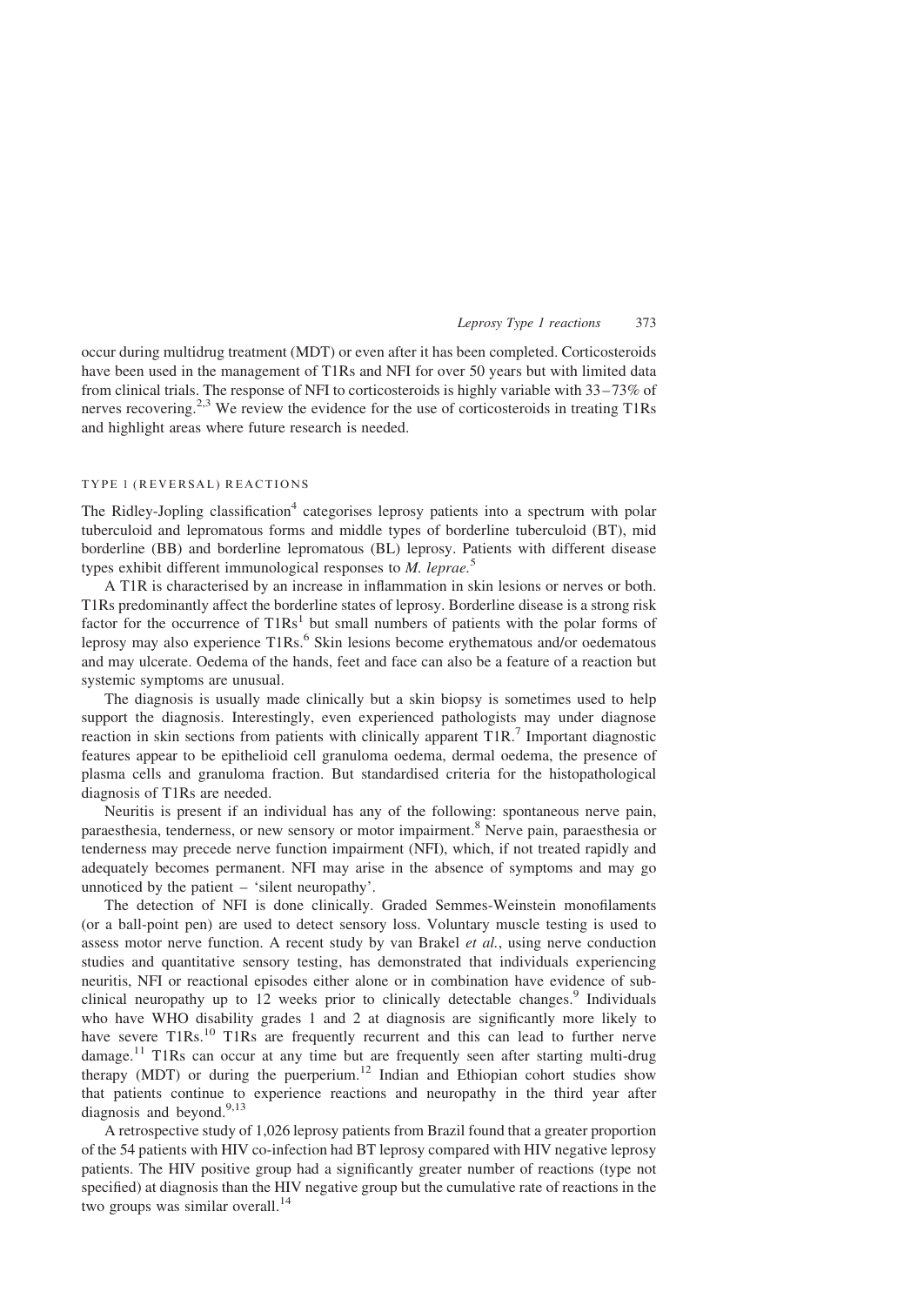T1Rs have been increasingly reported in individuals with HIV co-infection as part of an immune reconstitution inflammatory syndrome following the commencement of antiretroviral therapy.[15](#page-12-0) The influence of CD4 counts, viral load and anti-retroviral therapy on T1Rs and associated neuropathy requires investigation in well controlled studies.

## PATHOPHYSIOLOGY AND IMMUNOLOGY OF TYPE 1 REACTIONS

T1Rs are delayed hypersensitivity reactions that occur predominantly in borderline forms of leprosy.<sup>[16](#page-12-0)</sup> M. leprae antigens have been demonstrated in the nerves and skin of patients experiencing T1Rs. The antigens were localised to Schwann cells and macrophages.<sup>[17](#page-12-0)</sup> A study of Brazilian patients with slit-skin smear negative single lesion paucibacillary leprosy showed that individuals with M. leprae DNA detectable by PCR in the skin were more likely to experience a T1R than those in whom M. leprae DNA was undetectable.<sup>[18](#page-12-0)</sup> Schwann cells express toll-like receptor (TLR)  $2^{19}$  $2^{19}$  $2^{19}$  *M. leprae* infection may lead to the expression of MHC II on the surface of the cells and this may give rise to antigen presentation which triggers CD4 lymphocyte killing of the cell mediated by cytokines such as TNF.<sup>[20](#page-12-0)</sup>

Ethiopian patients with a microsatellite polymorphism in the  $tlr2$  gene had an increased frequency of T1R. However, individuals with the single nucleotide polymorphism (SNP) 597C  $\rightarrow$  T in the *tlr2* gene had a lower frequency of T1R.<sup>[21](#page-12-0)</sup> Having the SNP 1805T  $\rightarrow$  G in the *tlr1* gene has been associated with a decreased risk of leprosy T1R in Nepali patients.<sup>[22](#page-12-0)</sup> This polymorphism appears to lead to a loss of expression of the receptor on the surface of peripheral blood monocytes.<sup>[23](#page-12-0)</sup>

More TNF protein is detectable using immunohistochemical techniques in the skin and nerves during T1Rs.<sup>[24](#page-12-0)</sup> T1Rs appear to be mediated via Th1 type cells and lesions in reaction express the pro-inflammatory IFN- $\gamma$ , IL-12 and the oxygen free radical producer inducible nitric oxide synthase.<sup>[25](#page-12-0)</sup> The expression of mRNA of various chemokines including IL-8, monocyte chemoattractant protein 1 and RANTES is higher in the skin during reaction.<sup>[26](#page-12-0)</sup>

However, the levels of circulating cytokines do not reflect the local changes taking place in the skin during T1Rs. Treatment of the reaction causes clinical improvement but changes in the inflammatory cytokines lag behind by some considerable time and in some may remain unchanged.<sup>[27](#page-13-0)</sup> A similar seemingly paradoxical finding has also been demonstrated in tuberculous meningitis.[28](#page-13-0) This variation in the inflammatory activity within different compartments is important to bear in mind when designing experiments to study T1Rs and may help to explain why treatment is not always effective.

The inflammatory cytokines produced during a T1R may affect local conversion of endogenous corticosteroids (the cortisol-cortisone shuttle) in the lesional skin of leprosy patients with  $T1Rs.<sup>29</sup>$  $T1Rs.<sup>29</sup>$  $T1Rs.<sup>29</sup>$  The gene expression of the enzyme  $11\beta$ -hydroxysteroid dehydrogenase Type 2 which converts the active cortisol back to inactive cortisone is decreased in the skin of patients with T1R compared to non-reactional controls. This supports the hypothesis that local endogenous active steroid levels are increased during T1R in response to the marked inflammation that has been triggered but are insufficient to suppress it.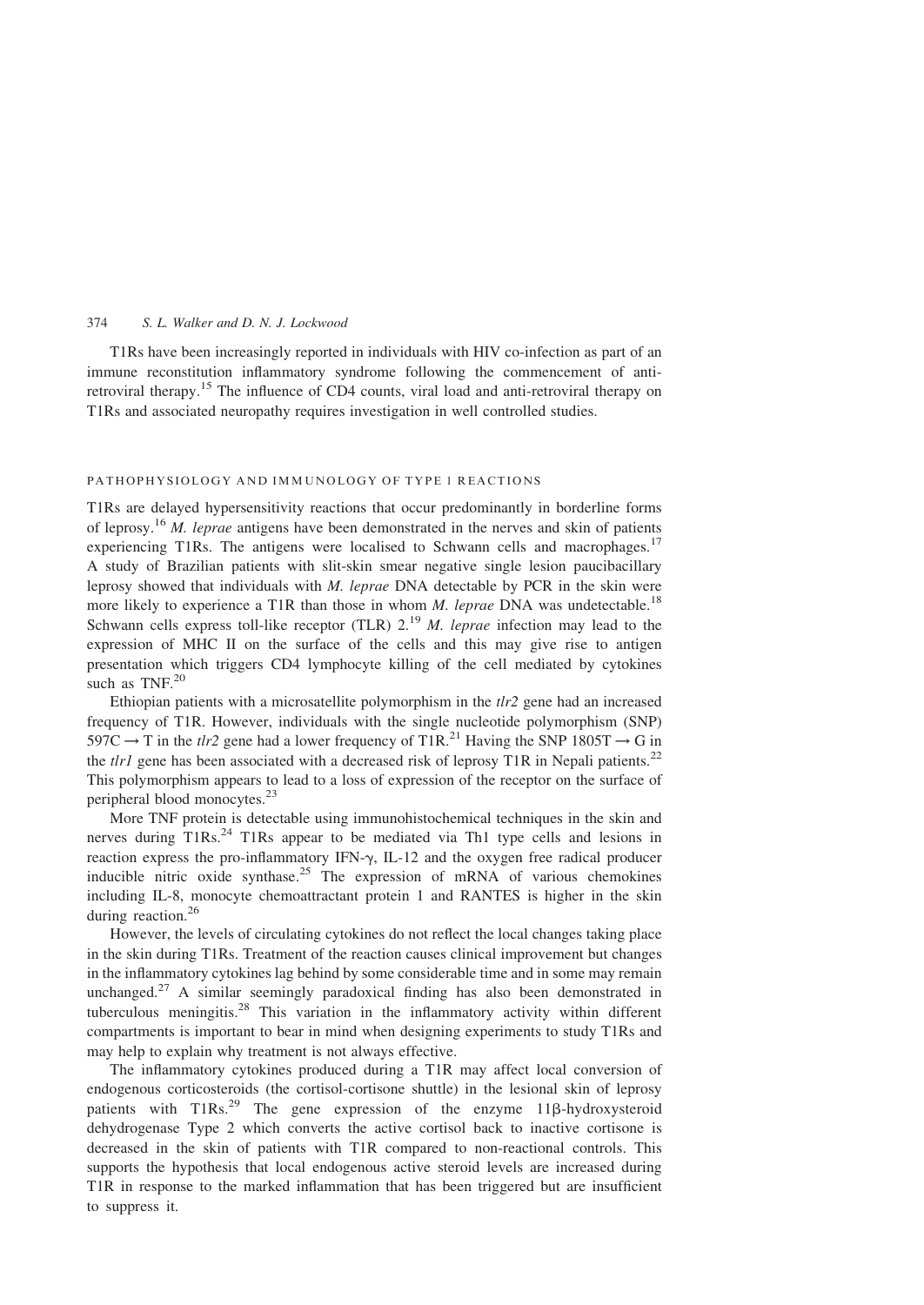## THE FREQUENCY OF TYPE 1 REACTIONS AND NEURITIS COMPLICATING LEPROSY

There have been relatively few epidemiological studies of T1Rs or neuritis in leprosy. [Table 1](#page-4-0) summarises some of the reports of the frequency of T1Rs.

The large variation in these rates is due to the different methodologies used and the changing definitions of paucibacillary and multibacillary categories.

 $30.1\%$  of individuals with borderline leprosy in Nepal develop a T1R.<sup>[11](#page-12-0)</sup> Half of these individuals have demonstrable new NFI. These figures are from a retrospective study conducted at a leprosy referral centre and similar studies conducted in India have reported T1R rates of 8·9% in a cohort from Hyderabad presenting in 1 year (1985) and followed for almost 6 years, 10·7% in Orissa between 1992 and 2002 and 24·1% in Chandigarh over 15 years.[6,30,31](#page-12-0) The cumulative rate in Hyderabad was 24% for 'paucibacillary' (tuberculoid and borderline tuberculoid) patients in the 5 year period 1982 to 1987.<sup>[32](#page-13-0)</sup> 19·8% (60 of 303) of the ILEP Nerve Function Impairment and Reaction (INFIR) cohort had a T1R at recruitment.[8](#page-12-0) Thirty nine per cent (74 of 188) experienced a reaction or NFI during the 2 year follow up period. A T1R occurred in 10% (1[9](#page-12-0) of 188) of individuals during the study period.<sup>9</sup> The 12 individuals who were diagnosed with a T1R limited to the skin had demonstrable sub-clinical nerve involvement using sensory nerve conduction and/or warm detection thresholds (P. Nicholls, personal communication).

35·7% of a cohort of 'MB' patients in Malawi experienced a T1R or a deficit in nerve function;[33](#page-13-0) 19·9% of individuals enrolled in a prospective study from a referral centre in Thailand developed a T1R, each patient was followed for a minimum of 3 years after being diagnosed with leprosy[.34](#page-13-0) A prospective hospital based study from Vietnam demonstrated a prevalence of T[1](#page-12-0)Rs of 29.1% in 237 patients.<sup>1</sup> A retrospective study conducted in the field in Bangladesh identified T1Rs in  $8.8\%$  of individuals.<sup>[35](#page-13-0)</sup> A prospective study in Bangladesh with 5 years follow up demonstrated an incidence of T1Rs of 17% in MB patients.[36](#page-13-0) A prospective field study of 594 individuals with up to 10 years follow up from Ethiopia reported a rate of T1Rs of  $16.5\%$ <sup>[13](#page-12-0)</sup>. The prospective study from Bangladesh suggests that nerve function impairment and T1Rs occur more than  $1.7$  times more frequently in men than women.<sup>[37](#page-13-0)</sup> This finding needs further confirmation in other studies.

## STUDIES OF TYPE 1 REACTIONS AND NEURITIS TREATED WITH CORTICOSTEROIDS

There were few good data for making evidence-based treatment decisions about managing T1Rs or NFI. This was highlighted by the Cochrane systematic review 'Corticosteroids for treating nerve damage in leprosy' by van Veen et  $al$ <sup>[38](#page-13-0)</sup>. Three randomised controlled trials were included in the review. The sole trial which examined the effect of corticosteroids in T1R did not fulfil the initial inclusion criteria of the review.

[Table 2](#page-5-0) summarises the published studies of prospective cohorts in which systemic corticosteroids or other immunosuppressants were used to treat T1Rs and/or nerve involvement due to leprosy. Studies that were not formal clinical trials were included if there was a clearly stated clinical outcome. There are only four randomised studies all of which were conducted in south Asia.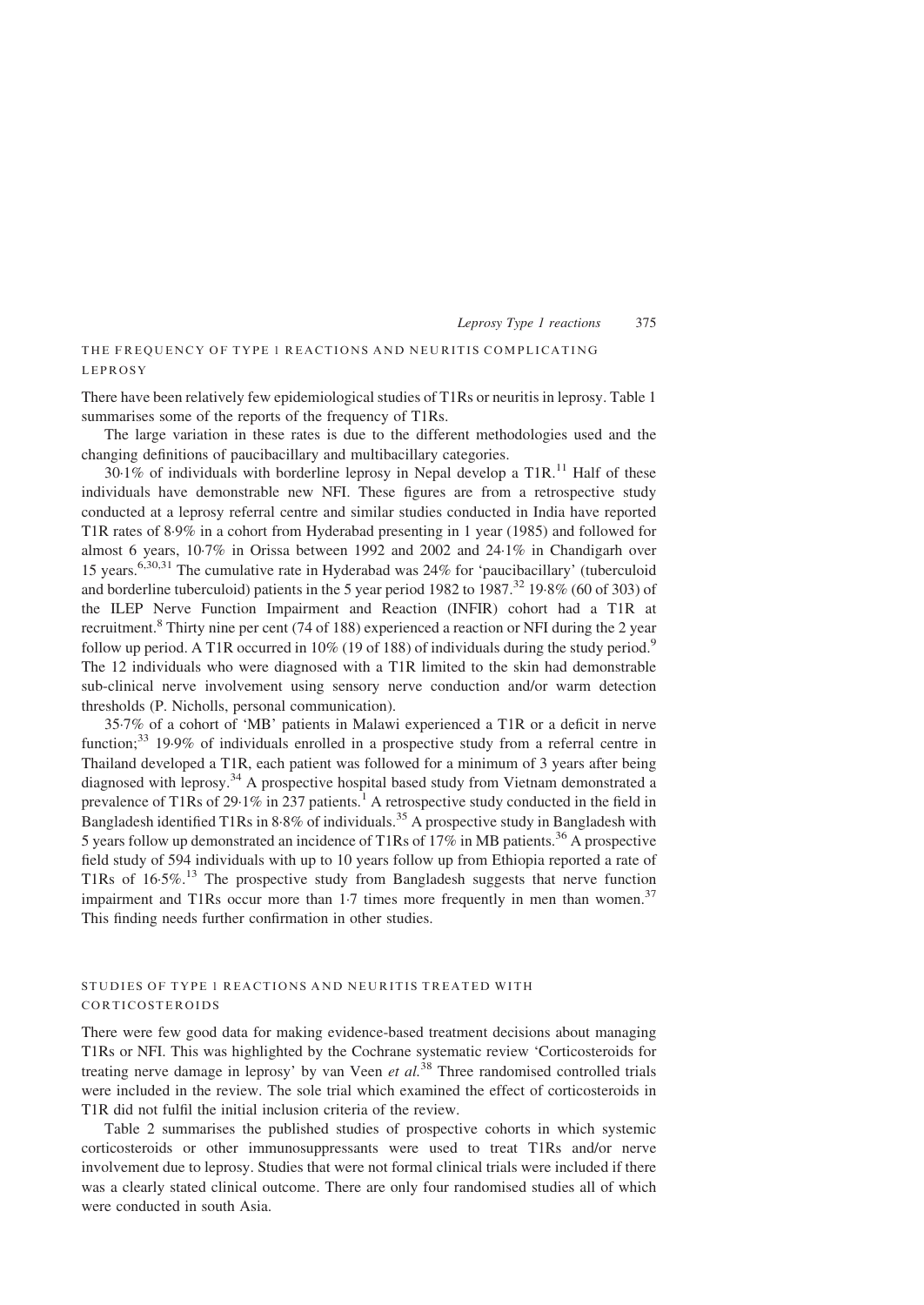#### <span id="page-4-0"></span>**Table 1.** The frequency of Type 1 reactions

| Location of study                         | Type of study                                    | Number of<br>patients | Type of leprosy                                                          | Duration of follow up<br>(years) | Frequency of Type 1 reactions<br>and/or nerve function<br>impairment $(\% )$ |
|-------------------------------------------|--------------------------------------------------|-----------------------|--------------------------------------------------------------------------|----------------------------------|------------------------------------------------------------------------------|
| PROSPECTIVE STUDIES                       |                                                  |                       |                                                                          |                                  |                                                                              |
| Ethiopia <sup>13</sup>                    | Cohort study                                     | 594                   | New patients                                                             | $6 - 11$                         | 16.5                                                                         |
| Bangladesh <sup>36</sup>                  | Cohort study                                     | 2664                  | Paucibacillary (PB) and<br>Multibacillary (MB)                           | PB <sub>3</sub>                  | PB 0.9                                                                       |
|                                           |                                                  |                       |                                                                          | MB <sub>5</sub>                  | <b>MB</b> 17                                                                 |
| Naini and Faizabad,<br>India <sup>8</sup> | Cohort study                                     | 303                   | Multibacillary                                                           | $\mathfrak{2}$                   | 19.8                                                                         |
| Thailand <sup>34</sup>                    | Cohort study                                     | 176                   | All newly diagnosed types                                                | 3 minimum                        | 19.9                                                                         |
| Vietnam                                   | Case-control study                               | 237                   | All types except indeterminate                                           | Not clear                        | 29.1                                                                         |
| Malawi* <sup>33</sup>                     | Randomized trial of MB MDT                       | 305                   | Multibacillary<br>$BI \ge 2$ at any site                                 | Mean follow up 3 years           | 35.7                                                                         |
| RETROSPECTIVE STUDIES                     |                                                  |                       |                                                                          |                                  |                                                                              |
| Hyderabad, India <sup>30</sup>            | Leprosy research centre clinic<br>records review | 494                   | All types                                                                | $\leq 6$                         | 8.9                                                                          |
| Orissa, India <sup>31</sup>               | Regional leprosy centre<br>records review        | 942                   | Patients registered between<br>1992-2002                                 | Not clear                        | $10-7$                                                                       |
| Hyderabad, India*32                       | Leprosy research centre clinic<br>records review | 1226                  | Paucibacillary (Tuberculoid<br>and borderline tuberculoid<br>$1982 - 87$ | Not clear                        | 24                                                                           |
| Chandigarh, India <sup>6</sup>            | Tertiary referral clinic records<br>review       | 2867                  | All types except pure neuritic<br>leprosy                                | $3 - 13$                         | 24.1 at presentation. 33 overall                                             |
| Brazil <sup>66</sup>                      | Leprosy clinic records review                    | 162                   | Untreated slit skin smear<br>positive patients                           | Not clear                        | 25.9                                                                         |
| Nepal $11$                                | Leprosy hospital clinic<br>records review        | 386                   | Untreated patients except<br>those with pure neuritic<br>leprosy         | Mean $1.73$                      | $30-1$                                                                       |

\* These studies used definitions of PB and MB leprosy which differ from the current WHO definitions.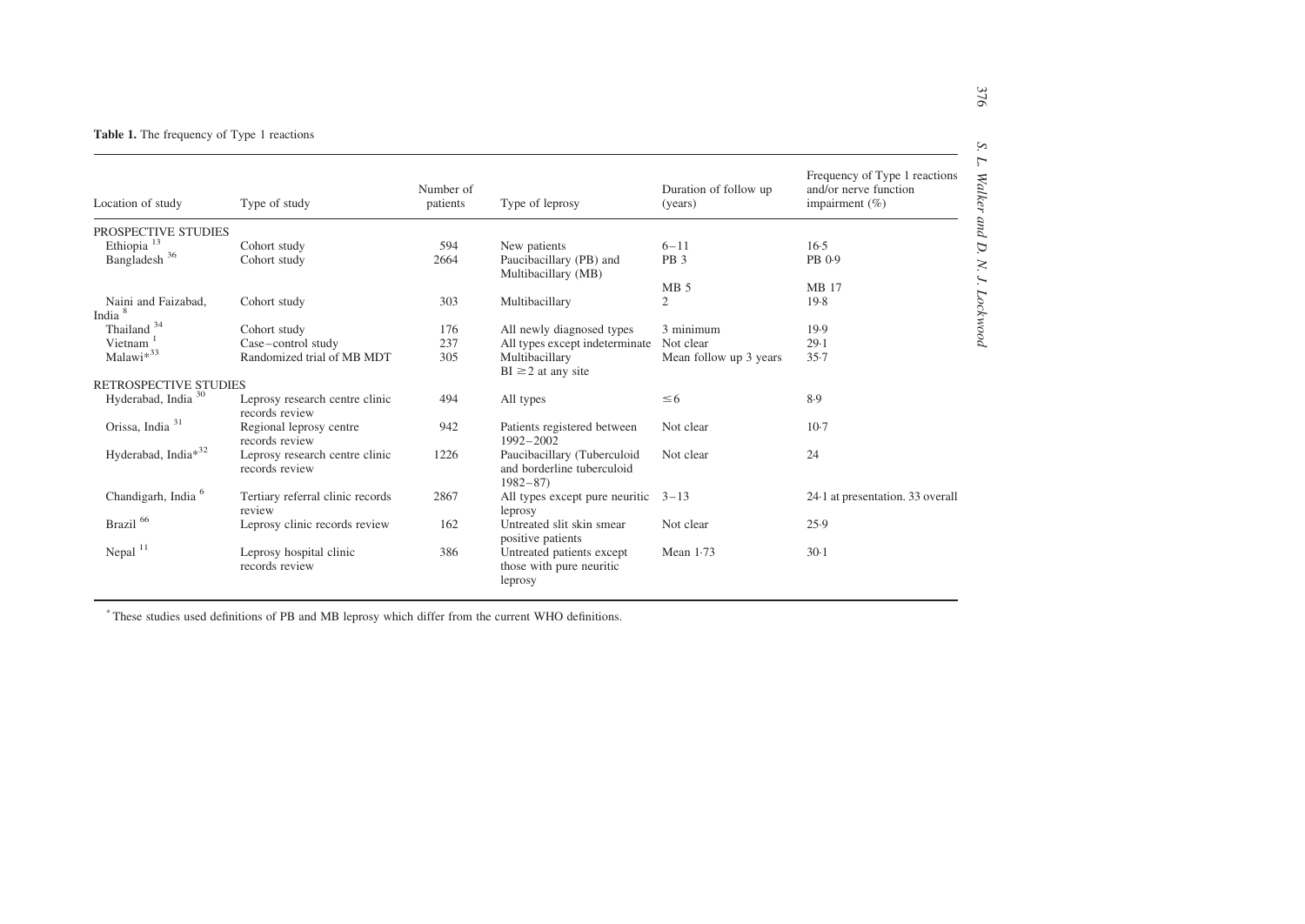<span id="page-5-0"></span>Table 2. Prospective studies using steroids in Type 1 reactions and/or nerve function impairment.

| Author, Year, Country                             | Type of study                                            | Entry criteria                             | Number<br>enrolled | Intervention                                                                                         | Outcome measures                                                                                              | Conclusion                                                                                                                                               |
|---------------------------------------------------|----------------------------------------------------------|--------------------------------------------|--------------------|------------------------------------------------------------------------------------------------------|---------------------------------------------------------------------------------------------------------------|----------------------------------------------------------------------------------------------------------------------------------------------------------|
| Marlowe, 2007,<br>Ethiopia, Nepal <sup>54</sup>   | Open, uncontrolled                                       | Severe acute Type 1<br>reactions           | 43                 | 12 weeks ciclosporin<br>5 mg/kg and<br>prednisolone 40 mg for<br>first 5 days                        | Skin and nerve score                                                                                          | Variable improvement<br>in skin and nerve signs                                                                                                          |
|                                                   |                                                          |                                            |                    | Ciclosporin increased to<br>$7.5 \,\mathrm{mg/kg}$ if<br>deterioration                               | Improvement in clinical<br>outcomes and relapse                                                               | High levels of<br>recurrence of reaction<br>particularly in Ethiopian<br>patients                                                                        |
| Rao, 2006, India <sup>46</sup>                    | Double-blind<br>randomised controlled,<br>parallel group | 'Severe' Type 1<br>reactions               | 334                | 3 prednisolone regimes:<br>$3.5$ g over 5 months<br>$2.31$ g over 5 months<br>$2.94$ g over 3 months | Amount of extra<br>prednisolone required                                                                      | The 5 month regimes<br>were equally effective<br>and less additional<br>prednisolone was<br>required by these two<br>groups than by the 3<br>month group |
| Marlowe, 2004, Nepal $53$                         | Randomised, controlled                                   | Type 1 reactions skin or<br>skin and nerve | 40                 | 12 weeks azathioprine<br>and 8 weeks<br>prednisolone compared<br>to 12 weeks<br>prednisolone alone   | Skin signs, nerve<br>tenderness, sensory and<br>motor testing and<br>amount of extra<br>prednisolone required | Equally effective                                                                                                                                        |
| Richardus, 2003, Nepal,<br>Bangladesh $^{\rm 50}$ | Randomised placebo<br>controlled, double blind           | NFI of $6-24$ months<br>duration           | 92                 | 16 week standard<br>prednisolone regime                                                              | Sensory and motor test<br>scores                                                                              | No difference                                                                                                                                            |
| van Brakel, 2003, Nepal,<br>Bangladesh $^{67}\,$  | Randomized placebo<br>controlled, double blind           | Isolated mild sensory<br>impairment        | 75                 | 16 week standard<br>prednisolone regime                                                              | Improvement in<br>monofilament scores                                                                         | No difference between<br>treated and untreated<br>groups                                                                                                 |
| Saunderson, 2000,<br>Ethiopia <sup>2</sup>        | Prospective field<br>observation study                   | Neuropathy including<br>nerve tenderness   | 594                | Steroid regimes for PB<br>$(12$ weeks) and MB $(24)$<br>weeks) patients                              | Motor and sensory<br>testing and symptom<br>improvement                                                       | 73% of all neuropathy<br>given steroids responded<br>fully in 73 patients with<br>no impairment at<br>diagnosis                                          |
| Croft, 2000, Bangladesh <sup>3</sup>              | Prospective, open,<br>uncontrolled                       | <b>NFI</b>                                 | 132                | 16 week standard<br>prednisolone regime                                                              | Improvement                                                                                                   | 33% of motor nerves and<br>37% of sensory nerves<br>fully recovered at 12<br>months<br>67% of nerves improved                                            |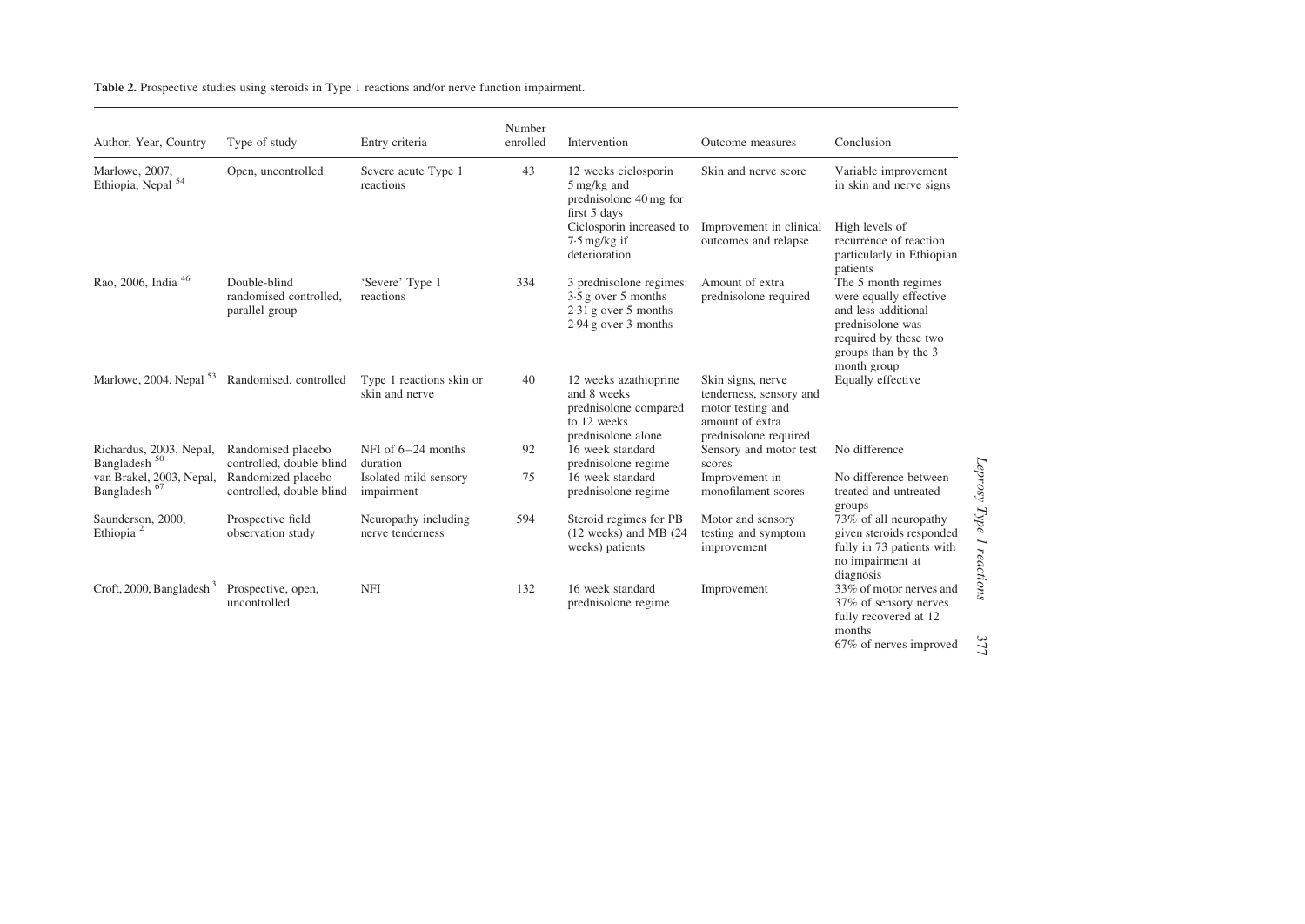| <b>Table 2.</b> continued                  |                    |                                                                      |                    |                                                                                      |                               |                                                                                                                                       |
|--------------------------------------------|--------------------|----------------------------------------------------------------------|--------------------|--------------------------------------------------------------------------------------|-------------------------------|---------------------------------------------------------------------------------------------------------------------------------------|
| Author, Year, Country                      | Type of study      | Entry criteria                                                       | Number<br>enrolled | Intervention                                                                         | Outcome measures              | Conclusion                                                                                                                            |
| Schreuder, 1998,<br>Thailand <sup>40</sup> | Observation study  | Newly diagnosed<br>leprosy patients                                  | 640                | Not clear                                                                            | Nerve function                | Nerve damage at<br>presentation improves in<br>only 44% compared to<br>82% improvement in<br>damage developing<br>whilst on treatment |
| Wilder-Smith, 1997,<br>Nepal <sup>68</sup> | Prospective        | Skin signs $-$ obligatory<br>Nerve signs -optional<br>Oedema/Fever - | 18                 | Prednisolone starting at<br>40 mg and tapered<br>according to individual<br>response | Nerve function                | $21.2\%$ improved sensory<br>function and $1.3\%$<br>improved motor<br>function                                                       |
| Kiran, 1985, India <sup>69</sup>           | ?Prospective Open, | optional<br>Impaired VMT or ST                                       | 33                 | Semi-standardised                                                                    | Nerve score                   | Good result in 74% of                                                                                                                 |
|                                            | uncontrolled       |                                                                      |                    | prednisolone regime                                                                  |                               | nerves                                                                                                                                |
| Touw-Langendijk, 1984,<br>Ethiopia $70$    | Open, uncontrolled | Recent nerve function<br>loss                                        | 36                 | 6 month course of<br>prednisolone                                                    | Sensory and motor<br>function | 63% of affected nerves<br>(59/93) 'improved'                                                                                          |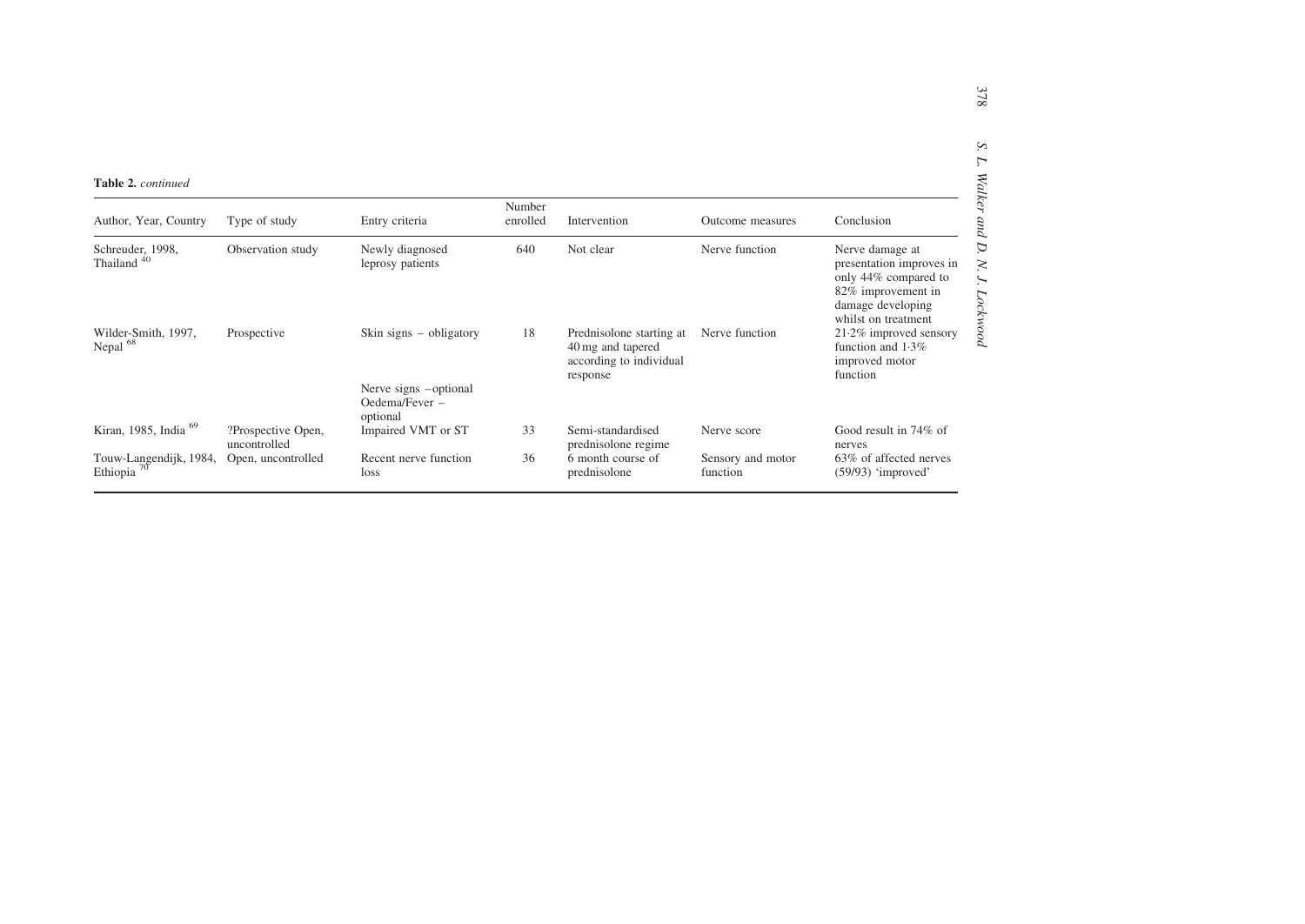<span id="page-7-0"></span>

| <b>Table 3.</b> Retrospective reports of steroids in Type 1 reactions and/or nerve function impairment* |  |
|---------------------------------------------------------------------------------------------------------|--|
|---------------------------------------------------------------------------------------------------------|--|

| Author, Year, Country                    | Type of study                                                  | Criteria for review                                             | Number analysed                      | Measures                                                            | Conclusion                                                                                   |
|------------------------------------------|----------------------------------------------------------------|-----------------------------------------------------------------|--------------------------------------|---------------------------------------------------------------------|----------------------------------------------------------------------------------------------|
| Santaram, 2004, India <sup>31</sup>      | Retrospective                                                  | All reactions                                                   | 101 Type 1 reactions of<br>942 cases | 'Satisfactory response'                                             | 95.2% of all reactions had<br>satisfactory response                                          |
| Bernink, 1997, Indonesia <sup>71</sup>   | Retrospective field study                                      | Nerve function impairment<br>in all types of reaction           | 154                                  | Improvement, the same or<br>worse                                   | 75% of nerves improved in<br>all types of reaction                                           |
| van Brakel, 1996, Nepal <sup>49</sup>    | Retrospective                                                  | Nerve function impairment                                       | 168                                  | Comparison of nerve<br>function at 3 and 6 months<br>after steroids | Up to 47% showed no<br>functional improvement                                                |
| Lockwood, 1993, India $30$               | Retrospective review of all Type 1 reaction<br>cases from 1985 |                                                                 | 44 Type 1 reaction of 494<br>cases   | Improvement in symptoms<br>and signs                                | 93% of skin lesions and<br>50% of neuritic episodes<br>responded                             |
| Becx-Bleumink, 1992,<br>Ethiopia $^{72}$ | Retrospective review of all All reactions<br>reactions         |                                                                 | 365 Type 1 reactions                 | Recurrent reaction                                                  | Approx a third of BL<br>patients relapse as steroids<br>cut. 25% of nerves do not<br>improve |
|                                          |                                                                |                                                                 |                                      | Nerve function loss                                                 |                                                                                              |
| Kiran, 1991, India <sup>73</sup>         | Retrospective                                                  | $\leq$ 6 months of facial nerve<br>damage with<br>lagophthalmos | - 27                                 | Degree of eyelid lag in mm                                          | 64% had a good response                                                                      |
| Naafs, 1979, Ethiopia <sup>74</sup>      | Retrospective review of<br>reaction and neuritis               | Neuritis of selected<br>patients                                | $(36$ eyes)<br>48                    | VMT deficit                                                         | A longer course is better<br>than a short one                                                |

\*Checklist for patients starting high dose corticosteroids: Monitor blood pressure and weight at each visit; Urinalysis or blood <sup>g</sup>lucose estimation; Gastric protection with H2 blocker or proton pump inhibitor; Treat those at risk of Strongyloides stercoralis with albendazole or ivermectin; Osteoporosis prevention.

Leprosy Type 1 reactions Leprosy Type 1 reactions

379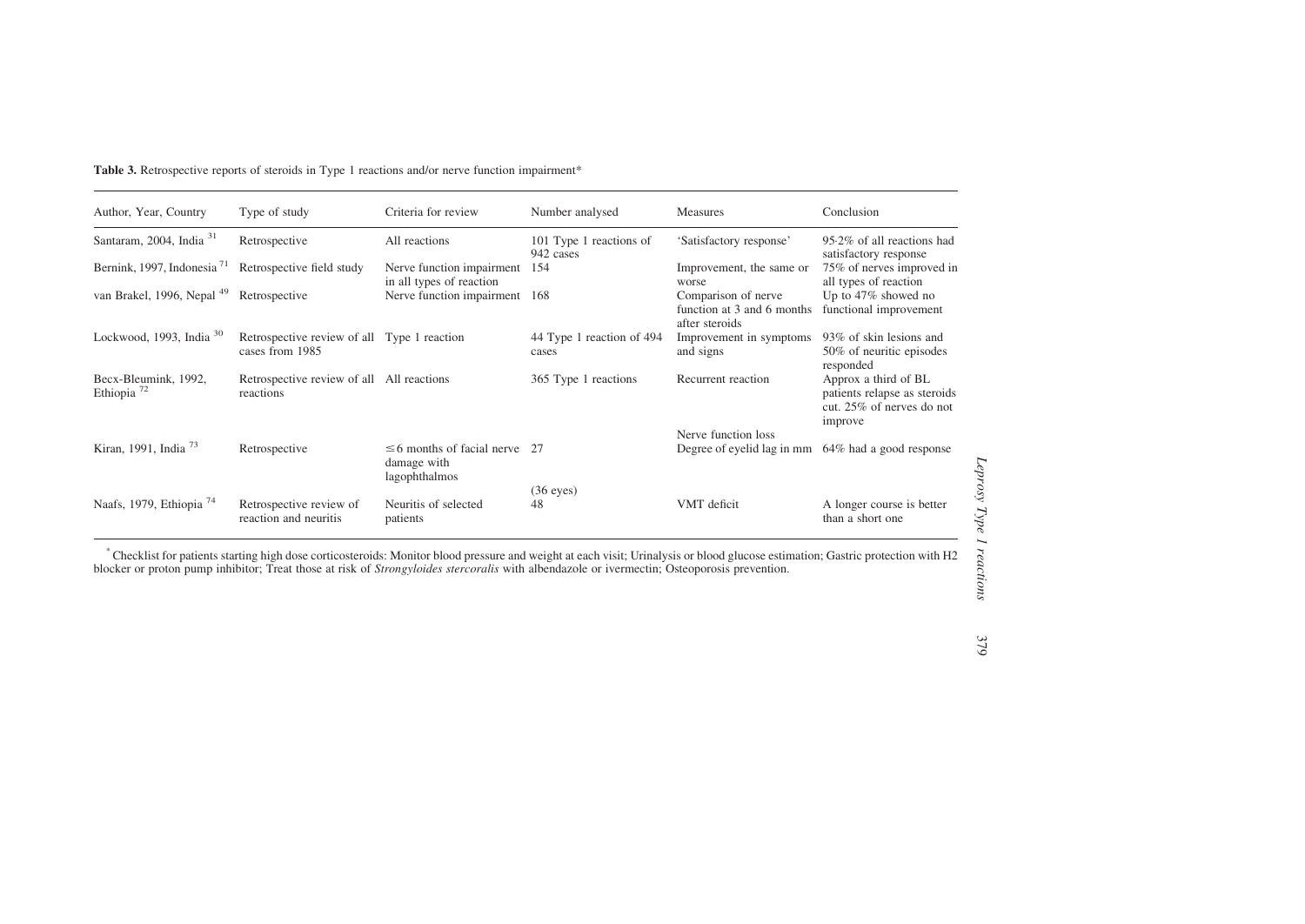[Table 3](#page-7-0) summarises reports of retrospective studies of the effect of corticosteroids on T1Rs and/or nerve function impairment in patient series from Ethiopia, India, Nepal and Indonesia.

Only limited conclusions can be drawn from these series. These studies suggest more favourable responses to corticosteroids than the prospective data from the more rigorous studies in [Table 2.](#page-5-0) Despite this they clearly indicate a less than satisfactory response of T1Rs or isolated nerve function impairment to corticosteroids.

Different methodologies employing different entry criteria and outcome measures have made it difficult to compare studies. The grouping together of all individuals with T1R regardless of whether new NFI is a feature of the reaction makes it difficult to assess the impact on nerve function of the treatments being studied. The difficulty in recruiting sufficient numbers of patients is a logistical problem that is best addressed using large multicentre studies.

The development of a clinical scale to measure the severity of reactions has been undertaken.<sup>[39](#page-13-0)</sup> A clinical severity scale based on the scales used in the INFIR studies has been validated in Bangladesh and Brazil (Walker et al. PLoS Negl Trop Dis in press). This measurement tool will facilitate the comparison of subjects enrolled in a study and the outcomes between studies. Further work is required to determine how useful a validated scale is in reflecting response to treatment.

Studies have also used different features of nerve involvement such as nerve function impairment and neuritis as entry criteria and outcome measures. Another difficulty has been in trying to compare studies that use improvement as an outcome with those that use the more stringent criterion of recovery. Some published studies have even looked at T1Rs and erythema nodosum leprsoum (Type 2 reactions) together despite their different aetiology, clinical presentation and response to treatment.

Several studies have indicated that some nerve function impairment will improve without steroid therapy. This improvement may be spontaneous or attributable to MDT.<sup>[2,3,40](#page-12-0)</sup> The prospective BANDS cohort included 69 individuals with NFI who should have received prednisolone but did not. In these patients 33% of involved motor nerves and 62% of sensory nerves had some degree of improvement at 12 months follow up.<sup>[3](#page-12-0)</sup> The AMFES cohort included 141 individuals with NFI at the time of enrolment which had been present for longer than 6 months and so were not treated with steroids. Between a quarter and a third of nerves with this longstanding impairment fully improved during the long period of follow up.<sup>[2](#page-12-0)</sup>

The effective killing of M. leprae by MDT may improve neuropathy which is due to direct bacillary invasion of nerves and allow some axonal regeneration. The phenomenon of spontaneous improvement in nerve function is another confounder in determining the size of the effect of any intervention being studied. It would now be unethical to conduct a trial of the effect of steroids compared to inactive placebo.

Women are under represented in the studies of T1Rs. The under representation of certain groups affects many clinical trials worldwide.<sup>[41](#page-13-0)</sup> The results of trials may not be applicable if the study population is not representative. The lack of recruitment of women is a cause for concern. Gender inequalities may be more significant in leprosy as it is a highly stigmatising disease.<sup>[42](#page-13-0)</sup> All the prospective studies outlined in [Table 2](#page-5-0) have recruited more men than women with rates of female recruitment varying from 13–36%. Furthermore during the puerperium it is very difficult to enrol women into trials.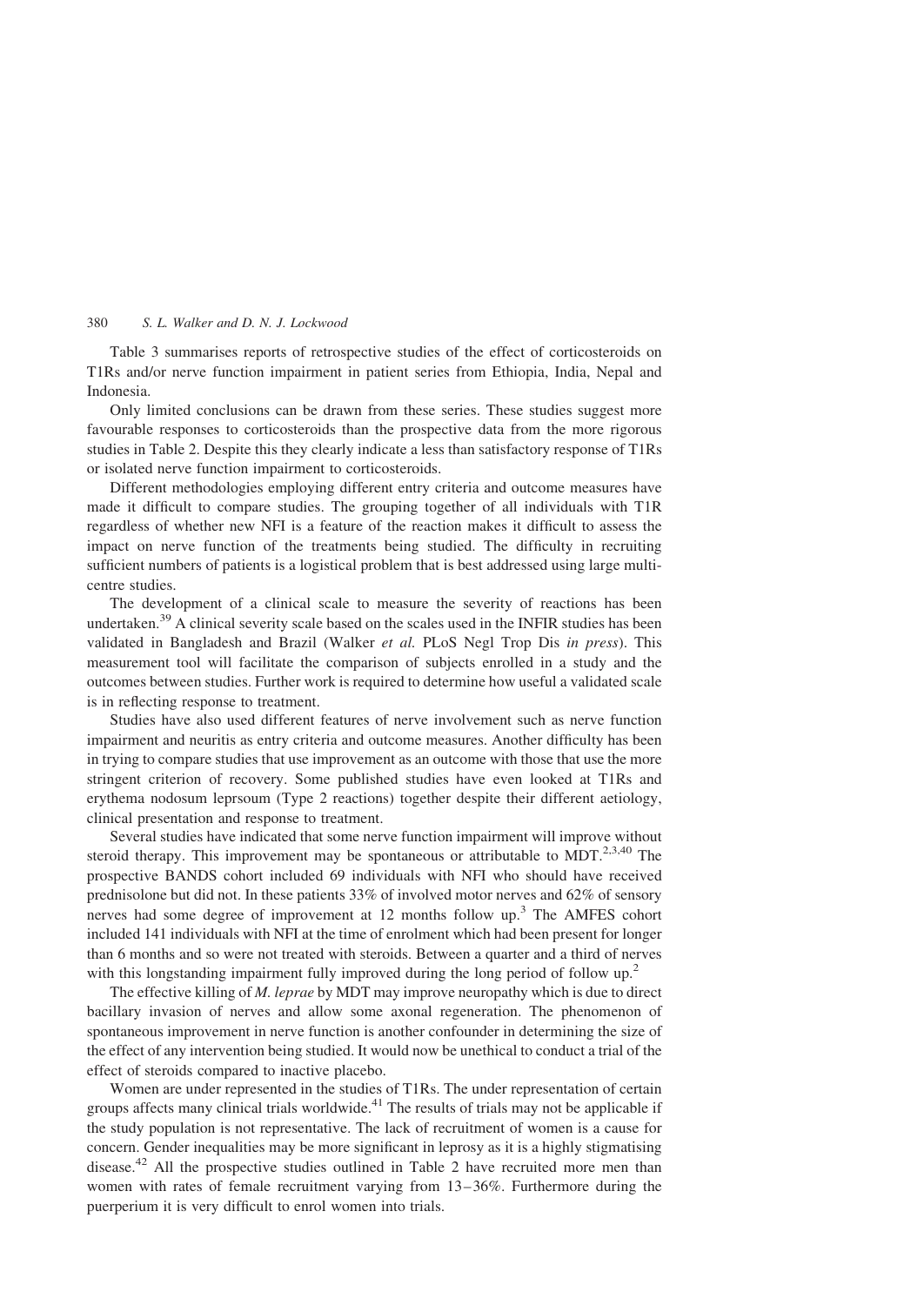#### TREATMENT OF TYPE 1 REACTIONS

The treatment of T1Rs is aimed at controlling the acute inflammation, easing pain and reversing nerve damage. MDT should be initiated in those presenting with a T1R or continued in those who develop a reaction whilst on it. The use of adrenocorticotrophic hormone in the management of leprosy reactions was first reported by Roche *et al.* in 1951.<sup>[43](#page-13-0)</sup>

Corticosteroids bind to specific glucocorticoid receptors (GR) in the cytoplasm of the cell. Once in the nucleus the GR-steroid complexes form dimers and bind to the promoter region of steroid responsive genes known as glucocorticoid response elements (GRE). Activation of GRE leads to the transcription of genes encoding anti-inflammatory mediators such as annexin-1, MAP kinase phosphatase-1, I-kBa, secretory leukocyte protease inhibitor and glucocorticoid-induced leucine zipper.[44,45](#page-13-0) Activated GR-steroid complexes may also interact with the coactivator molecule and transcription factor complexes in the nucleus. This reduces the production of proinflammatory cytokines. Corticosteroids, particularly in higher concentrations, exert genomic effects (binding via the GR to DNA). They also have nongenomic effects such as inhibiting transcription factors and destabilising mRNA.

Individuals with inflamed skin plaques, neuritis or nerve function impairment are treated with oral corticosteroids. Different regimes have been employed in the management of T1Rs. The practice at the Hospital for Tropical Diseases in London is to use a starting dose of 30–40 mg of prednisolone tapered to zero over a period of 5–6 months. A randomised study of three different prednisolone regimes suggested that duration of treatment, rather than the starting dose of prednisolone, may be more important in controlling T1Rs.<sup>[46](#page-13-0)</sup> Prednisolone 30 mg tapered slowly to zero over 20 weeks was superior to prednisolone 60 mg tapered over 12 weeks. Individuals with and without nerve involvement were enrolled into the study. The primary outcome measures were failure to respond to treatment and physician determined requirement for additional prednisolone rather than improvement in nerve function or skin signs.

The role of a 4 month course of prophylactic steroids in the prevention of reactional episodes, neuritis and nerve function impairment has been studied. The prednisolone had a protective effect whilst patients were taking it but at 12 month follow up this effect had been lost.<sup>[47](#page-13-0)</sup> The current WHO document: 'The Global Strategy for Further Reducing the Leprosy Burden and Sustaining Leprosy Control Activities (2006–2010)' states that 'Severe reversal reactions should be treated with a course of steroids, usually lasting 3–6 months'.<sup>[48](#page-13-0)</sup> Only 60% of individuals will show improvement in nerve function with 12 weeks of oral prednisolone.[49](#page-13-0) Skin lesions will readily respond. The Global Strategy also states that reactions requiring steroids should be referred to a specialist unit.

There is a consensus amongst leprologists that the use of steroids in nerve function impairment is not worthwhile if the impairment has been present for more than 6 months. This view is supported by the TRIPOD  $\overline{3}$  study  $^{50}$  $^{50}$  $^{50}$  which did not demonstrate any significant improvement of nerve function present for longer than 6 months with prednisolone compared to placebo.

A trial in which individuals with ulnar neuritis were randomised to either 6 weeks prednisolone or medial epicondylectomy and 6 weeks prednisolone demonstrated improvement in nerve function in both groups but did not show any added benefit of surgery.<sup>[51](#page-13-0)</sup> A study from Senegal in 31 patients with neuritis who were treated with prednisone for 6 months did not demonstrate any additional benefit of early surgery in those nerves randomised to receive a decompression procedure and epineurotomy.<sup>[52](#page-13-0)</sup>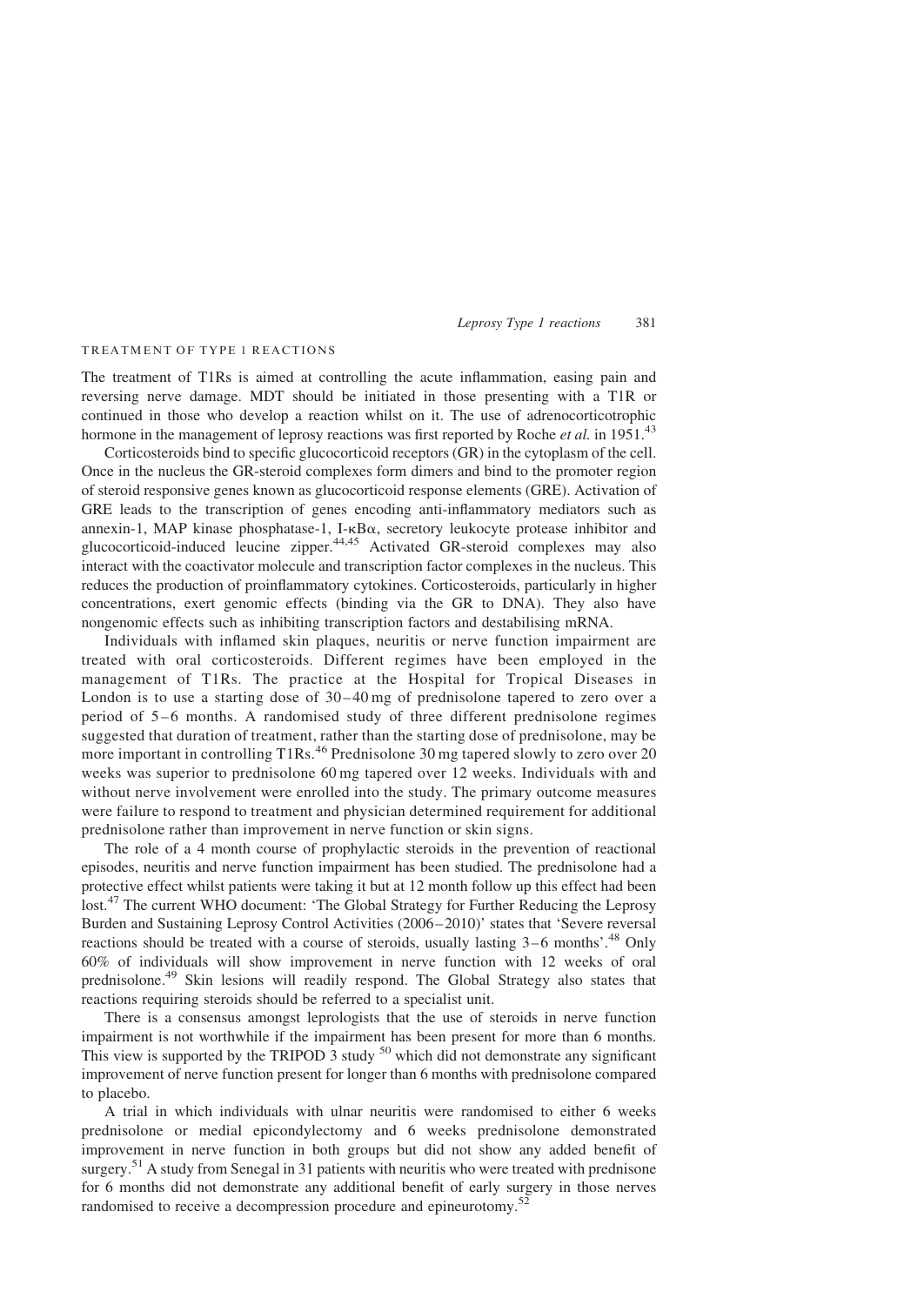Azathioprine in combination with an 8 week course of prednisolone was as effective as a 12 week course of prednisolone in the management of T1Rs in a pilot study in Nepal.<sup>[53](#page-13-0)</sup> Ciclosporin has been used in pilot studies in Nepal and Ethiopia with some success.<sup>[54](#page-13-0)</sup>

There is no evidence to guide physicians in the optimal use of immunosuppression to manage T1Rs affecting HIV positive individuals. A Ugandan study of patients with T1Rs reported a similar response to steroids in the HIV infected and non-infected groups.<sup>[55](#page-13-0)</sup> The current treatment of T1Rs in HIV infected individuals is with corticosteroids just as in uninfected patients. The reported cases of T1Rs in co-infected individuals, whether ART related or not, have all used corticosteroids. One individual required the introduction of azathioprine to control repeated relapses of his steroid dependent T1R.<sup>[56](#page-14-0)</sup>

An international workshop on neuropathology in leprosy produced a consensus report which outlines research priorities in improving the understanding and management of nerve damage. Many of these are relevant to T1Rs including the identification of markers of reaction, large randomised controlled trials of corticosteroids (including patient tailored regimens), alternative drug treatments and surgery.<sup>[57](#page-14-0)</sup> (Figure 1)

| Monitor blood pressure and weight at each visit                             |
|-----------------------------------------------------------------------------|
| Urinalysis or blood glucose estimation                                      |
| Gastric protection with H2 blocker or proton pump inhibitor                 |
| Treat those at risk of <i>Strongyloides stercoralis</i> with albendazole or |
| ivermectin                                                                  |
| Osteoporosis prevention                                                     |

Figure 1. Checklist for patients starting high dose corticosteroids.

## CONCERNS ABOUT THE USE OF CORTICOSTEROIDS

The risks associated with the administration of any drug are a concern. The use of potent immunosuppressants is potentially problematic in areas endemic for severe infections such as tuberculosis. Immunosuppression may also make infective conditions such as strongyloidiasis worse.[58](#page-14-0) The First European Workshop on Glucocorticoid Therapy designated doses of prednisone between  $>$  30 mg and  $\leq$  100 mg as 'high doses' which are associated with severe side effects if used long term. This group also considers that side effects are considerable and dose dependent at 'medium doses' of between  $>$  7.5 mg and  $\leq$  30 mg.<sup>[59](#page-14-0)</sup>

There is little evidence concerning the long term sequelae of corticosteroids used to treat patients with T1Rs. Corticosteroids cause bone demineralisation leading to osteoporosis. This is a dose dependent phenomenon and the rate of loss of bone mineral density is considerable in the first 6 months of steroid therapy.<sup>[60](#page-14-0)</sup> Men with leprosy are at increased risk of osteoporosis and this is associated with hypogonadism.[61](#page-14-0) The role of previous corticosteroid therapy in exacerbating the osteoporosis affecting people who have had leprosy has not been assessed. Osteoporosis may become increasingly important if longer courses of steroids are conclusively proven to be superior in the management of T1Rs. At the Hospital for Tropical Diseases patients taking prednisolone for T1Rs are also prescribed calcium carbonate and cholecalciferol which they take until they no longer require corticosteroids. Studies are required to assess both the extent of bone demineralisation in leprosy patients treated with steroids and interventions that mitigate it.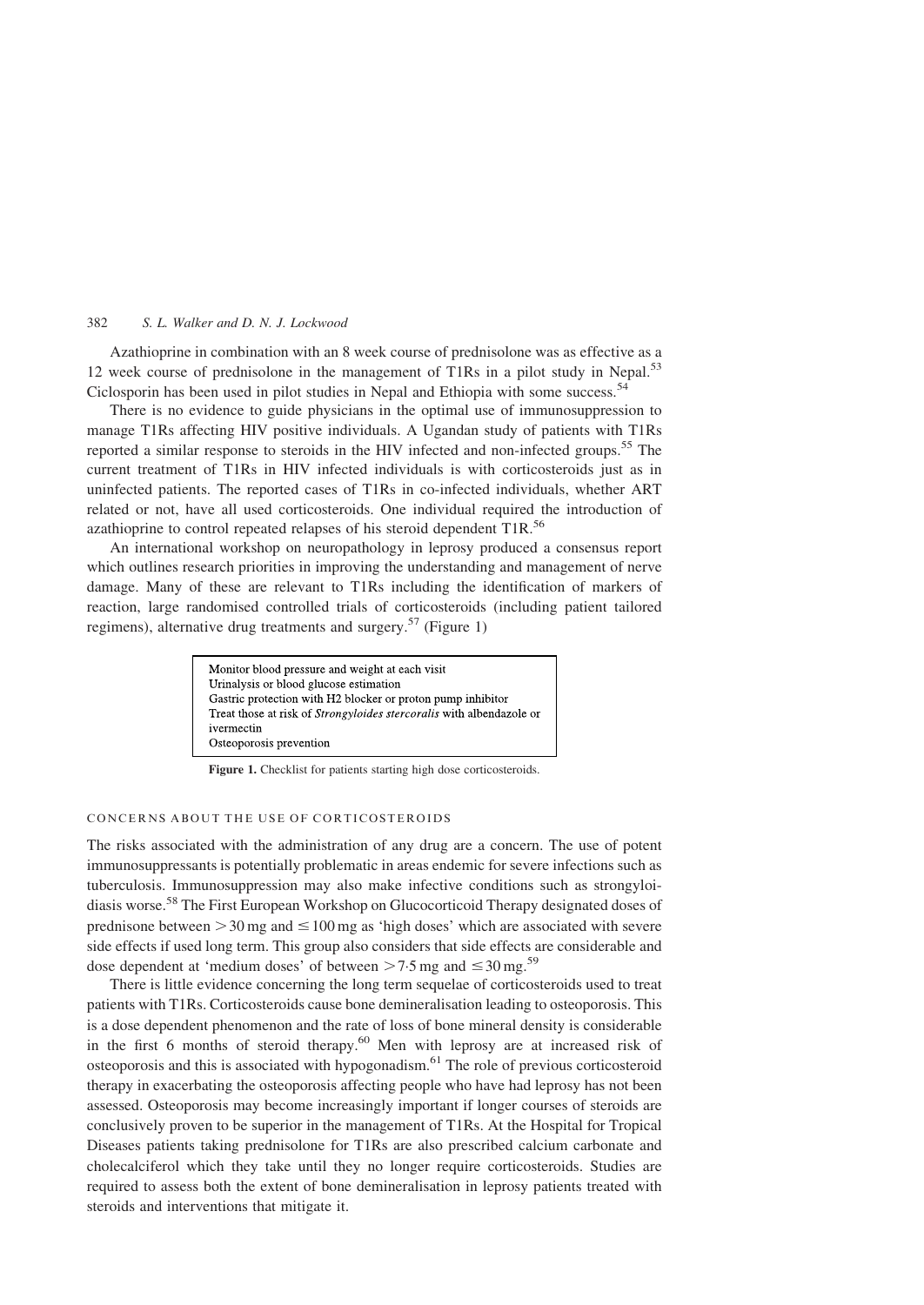Diabetes and hyperglycaemia may occur during treatment with low doses of corticosteroids. A case-controlled study of patients in a Medicaid programme in the USA showed that at low steroid doses hypoglycaemic agents may be required.<sup>[62](#page-14-0)</sup> In a large series of 581 Indian patients with T1R, 2·2% developed diabetes requiring an oral hypoglycaemic agent during the initial phase of treatment with corticosteroids.<sup>[63](#page-14-0)</sup> Cataracts are associated with corticosteroid use but may also complicate leprosy (particularly MB disease) per se. Cataract was identified in 4% of individuals treated for T1R by Sugumaran but all of these patients had been on steroids for more than 12 months.<sup>[63](#page-14-0)</sup> Age-related cataract is now the commonest cause of blindness in leprosy affected people.<sup>[64](#page-14-0)</sup>

Analysis of the adverse events attributable to prednisolone in the three TRIPOD trials suggests that the drug is safe when used under field conditions in standardised regimens.<sup>[65](#page-14-0)</sup> The trials used a total prednisolone dose of 1·96 g and 2·52 g. The steroid treated group were significantly more likely to experience minor adverse events but there was no difference in the likelihood of major adverse events between the prednisolone and placebo groups. Three hundred of the 815 patients enrolled in the three studies were followed for 24 months and none developed tuberculosis or hypertension during that time.

The adverse effect of additional immunosuppression in HIV positive patients with T1Rs is an obvious concern but there is no evidence to inform decisions about dose and duration of treatment in this group.

## Conclusion

Systemic corticosteroids are the mainstay of treatment of T1Rs although conclusive evidence of their efficacy is lacking. The optimal dose and duration of treatment with steroids is still unclear although there is evidence that suggests prolonged therapy improves outcome. The controlled trial that gives most weight to this argument did not use nerve function as an outcome measure.

There is no evidence about the degree of benefit attributable to corticosteroids or the degree of nerve damage that will respond. There is a real need for large trials to identify the optimal steroid regime in T1Rs. These studies need to be well controlled and representative.

The role of other drugs in the management of reactions and nerve function impairment also needs to be investigated. The optimal use of these either alone or in conjunction with corticosteroids needs to be more clearly defined.

The role of surgery in the management of NFI needs to be better defined, and further investigation of sub-clinical changes in nerve function prior to and during T1R is warranted.

## Conflict of interests

None, and neither of the authors were involved in the editorial process for this manuscript, which was edited by Professor Anthony Bryceson.

## Acknowledgements

Dr Walker is supported by grants from LEPRA, the American Leprosy Mission, the Special Trustees of the Hospital for Tropical Diseases, London and the Geoffrey Dowling Fellowship of the British Association of Dermatologists.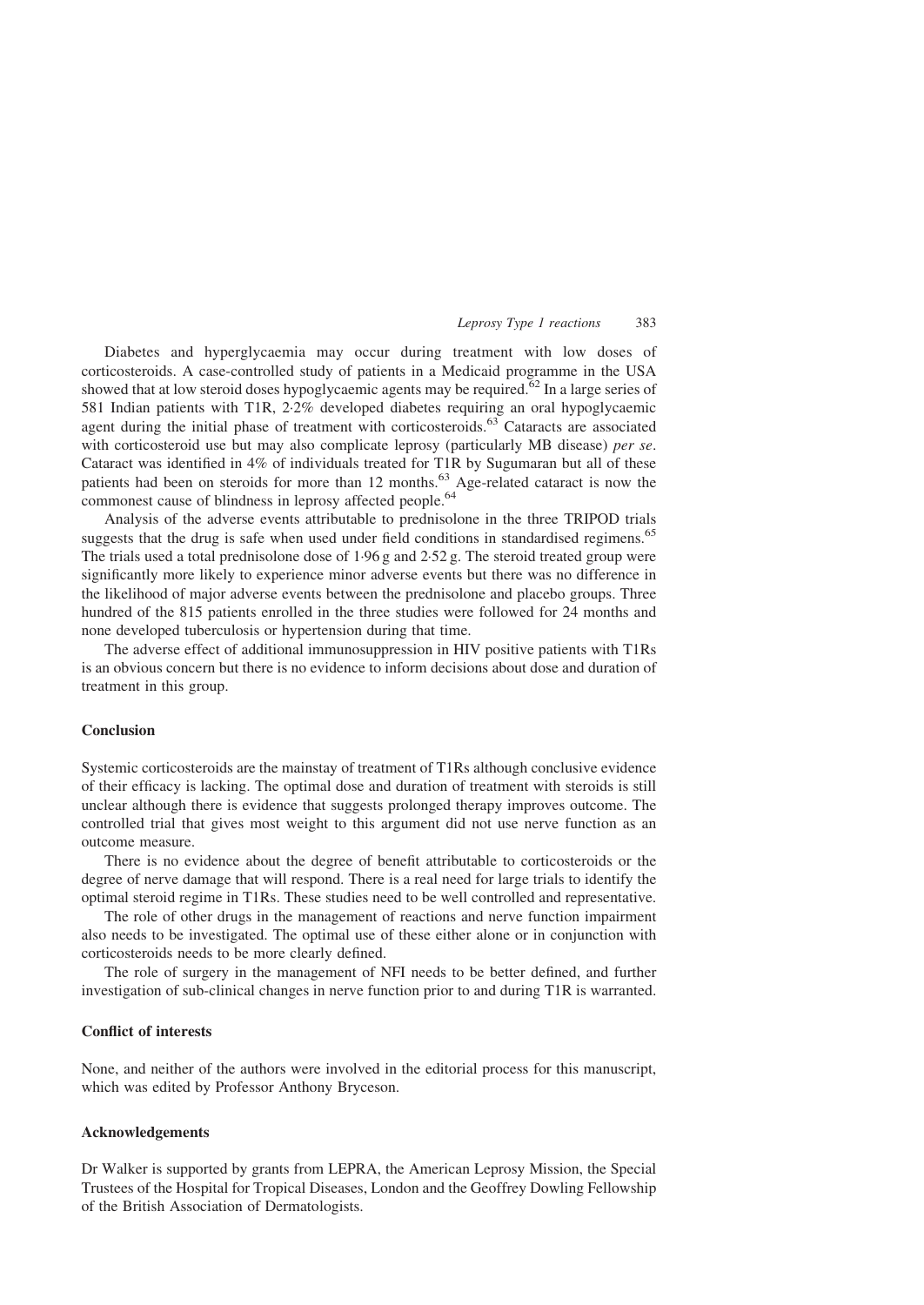#### <span id="page-12-0"></span>References

- <sup>1</sup> Ranque B, Nguyen VT, Vu HT et al. Age is an important risk factor for onset and sequelae of reversal reactions in
- Vietnamese patients with leprosy. Clin Infect Dis, 2007; 44: 33–40.<br><sup>2</sup> Saunderson P, Gebre S, Desta K *et al.* The pattern of leprosy-related neuropathy in the AMFES patients in Ethiopia: definitions, incidence, risk fact
- Croft RP, Nicholls PG, Richardus JH, Smith WC. The treatment of acute nerve function impairment in leprosy:
- results from a prospective cohort study in Bangladesh. Lepr Rev, 2000; 71: 154–168.<br>
4 Ridley DS, Jopling WH. Classification of leprosy according to immunity. Int J Lepr Other Mycobact Dis, 1966;<br>
34: 255–273.
- <sup>5</sup> Modlin RL, Melancon-Kaplan J, Young SM *et al.* Learning from lesions: patterns of tissue inflammation in
- leprosy. Proc Natl Acad Sci USA, 1988; 85: 1213–1217.<br>Kumar B, Dogra S, Kaur I. Epidemiological characteristics of leprosy reactions: 15 years experience from north<br>India. Int J Lepr Other Mycobact Dis, 2004; 72: 125–133.
- Lockwood DN, Lucas SB, Desikan K, et al. The histological diagnosis of leprosy Type 1 reactions: identification of key variables and an analysis of the process of histological diagnosis. J Clin Pathol, 2008 March 6. 8 van Brakel WH, Nicholls PG, Das L et al. The INFIR Cohort Study: investigating prediction, detection and
- pathogenesis of neuropathy and reactions in leprosy. Methods and baseline results of a cohort of multibacillary leprosy patients in north India. Lepr Rev, 2005; **76**: 14–34.
- orth India. In north India. Lepr Rev, 2006; 76: 14–45. Patients in north India. Lepr Rev, 2005; 76: 14–34. 9 van Brakel WH, Nicholls PG, Wilder-Smith EP et al. Early Diagnosis of Neuropathy in Leprosy-Comparing Diagnostic
- 10 Schreuder PA. The occurrence of reactions and impairments in leprosy: experience in the leprosy control program of three provinces in northeastern Thailand, 1987–1995 [correction of 1978–1995]. II. Reactions. Int J Lepr Other Mycobact Dis 1998, 1998; 66: 159–169.<br><sup>11</sup> Van Brakel WH, Khawas IB, Lucas SB. Reactions in leprosy: an epidemiological study of 386 patients in
- 
- west Nepal. Lepr Rev, 1994; 65: 190–203.<br><sup>12</sup> Lockwood DN, Sinha HH. Pregnancy and leprosy: a comprehensive literature review. *Int J Lepr Other Mycobact*
- Dis, 1999; 67: 6–12. 13 Saunderson P, Gebre S, Byass P. Reversal reactions in the skin lesions of AMFES patients: incidence and risk factors. *Lepr Rev*, 2000; 71: 309–317.
- <sup>14</sup> Sarno EN, Illarramendi X, Nery JA et al. HIV-M. leprae interaction: can HAART modify the course of leprosy?<br>Public Health Rep, 2008; **123**: 206–212.
- <sup>15</sup> Deps PD, Lockwood DN. Leprosy occurring as immune reconstitution syndrome. Trans R Soc Trop Med Hyg,
- 2008; 102: 966–968.<br>
<sup>16</sup> Job CK. Pathology of leprosy. In: Hastings RC (ed). *Leprosy*, 2nd edn. Churchill Livingstone, Edinburgh, 1994;<br>
pp. 193–234.
- <sup>17</sup> Lockwood DN, Colston MJ, Khanolkar-Young SR. The detection of *Mycobacterium leprae* protein and carbohydrate antigens in skin and nerve from leprosy patients with type 1 (reversal) reactions. Am J Trop Med
- Hyg, 2002; <sup>66</sup>: 409–415. <sup>18</sup> Sousa AL, Stefani MM, Pereira GA et al. Mycobacterium leprae DNA Associated with Type 1 Reactions in Single Lesion Paucibacillary Leprosy Treated with Single Dose Rifampin, Ofloxacin, and Minocycline. Am J Trop Med
- Hyg, 2007; 77: 829–833.<br><sup>19</sup> Oliveira RB, Ochoa MT, Sieling PA *et al.* Expression of Toll-like receptor 2 on human Schwann cells:<br>a mechanism of nerve damage in leprosy. *Infect Immun*, 2003; 71: 1427–1433.
- <sup>20</sup> Ochoa MT, Stenger S, Sieling PA *et al.* T-cell release of granulysin contributes to host defense in leprosy. *Nat Med*, 2001; 7: 174–179.
- $21$  Bochud PY, Hawn TR, Siddiqui MR et al. Toll-like receptor 2 (TLR2) polymorphisms are associated with
- reversal reaction in leprosy. J Infect Dis, 2008; 197: 253–261.<br><sup>22</sup> Misch EA, Macdonald M, Ranjit C et al. Human TLR1 Deficiency Is Associated with Impaired Mycobacterial Signaling and Protection from Leprosy Reversal Rea
- <sup>23</sup> Johnson CM, Lyle EA, Omueti KO et al. Cutting edge: a common polymorphism impairs cell surface trafficking
- and functional responses of TLR1 but protects against leprosy. *J Immunol*, 2007; 178: 7520–7524.<br><sup>24</sup> Khanolkar-Young S, Rayment N, Brickell PM *et al.* Tumour necrosis factor-alpha (TNF-alpha) synthesis is associated with the skin and peripheral nerve pathology of leprosy reversal reactions. Clin Exp Immunol, 1995; 99: 196–202. 25 Little D, Khanolkar-Young S, Coulthart A et al. Immunohistochemical analysis of cellular infiltrate and gamma
- interferon, interleukin-12, and inducible nitric oxide synthase expression in leprosy type 1 (reversal) reactions before and during prednisolone treatment. *Infect Immun*, 2001; **69**: 3413-3417.
- <sup>26</sup> Kirkaldy AA, Musonda AC, Khanolkhar-Young S et al. Expression of CC and CXC chemokines and chemokine receptors in human leprosy skin lesions. Clin Exp Immunol, 2003; 134: 447–453.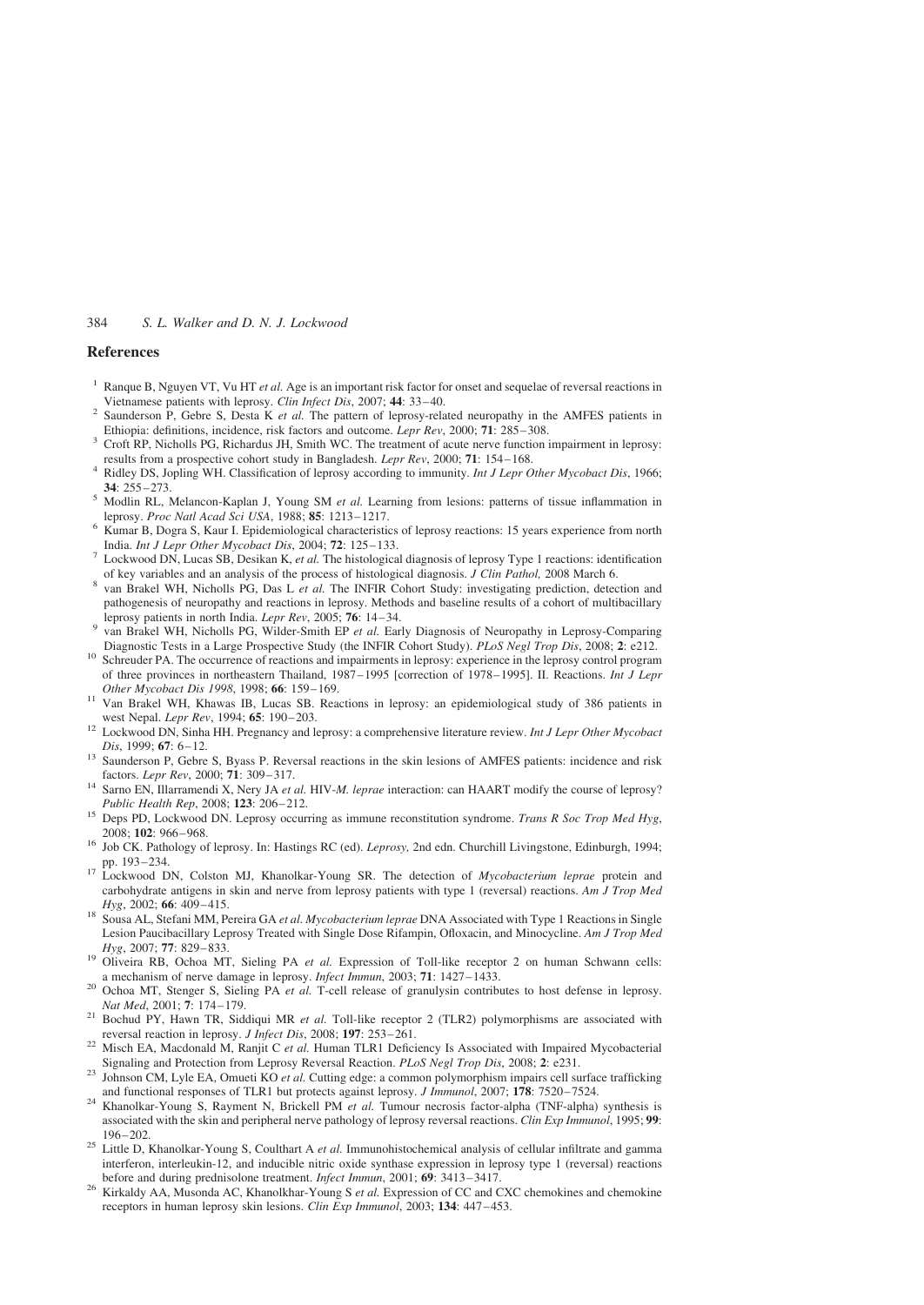- <span id="page-13-0"></span>Andersson AK, Chaduvula M, Atkinson SE et al. Effects of prednisolone treatment on cytokine expression in patients with leprosy type 1 reactions. *Infect Immun*, 2005;  $73$ : 3725–3733.<br><sup>28</sup> Simmons CP, Thwaites GE, Quyen NT *et al.* The clinical benefit of adjunctive dexamethasone in tuberculous
- meningitis is not associated with measurable attenuation of peripheral or local immune responses. J Immunol, 2005; 175: 579–590.<br><sup>29</sup> Andersson AK, Atkinson SE, Khanolkar-Young S *et al.* Alteration of the cortisol-cortisone shuttle in leprosy type
- 
- 1 reactions in leprosy patients in Hyderabad, India. *Immunol Lett*, 2007; **109**: 72–75.<br><sup>30</sup> Lockwood DN, Vinayakumar S, Stanley JN *et al.* Clinical features and outcome of reversal (type 1) reactions in Hyderabad, India
- Santaram V, Porichha D. Reaction cases treated at the Regional Leprosy Training and Research Institute, Aska,
- Orissa: a retrospective analysis. *Indian J Lepr*, 2004; **76**: 310–320.<br><sup>32</sup> Hogeweg M, Kiran KU, Suneetha S. The significance of facial patches and type I reaction for the development of facial nerve damage in leprosy. A retrospective study among 1226 paucibacillary leprosy patients. Lepr Rev, 1991;<br>62: 143-149
- <sup>33</sup> Ponnighaus JM, Boerrigter G. Are 18 doses of WHO/MDT sufficient for multibacillary leprosy; results of a trial in Malawi. Int J Lepr Other Mycobact Dis, 1995; 63: 1–7.<br><sup>34</sup> Scollard DM, Smith T, Bhoopat L et al. Epidemiologic characteristics of leprosy reactions. Int J Lepr Other
- Mycobact Dis, 1994; 62: 559–567.<br><sup>35</sup> Richardus JH, Finlay KM, Croft RP, Smith WC. Nerve function impairment in leprosy at diagnosis and at
- completion of MDT: a retrospective cohort study of 786 patients in Bangladesh. Lepr Rev, 1996; 67: 297–305. 36 Richardus JH, Nicholls PG, Croft RP et al. Incidence of acute nerve function impairment and reactions in lepros
- a prospective cohort analysis after 5 years of follow-up. *Int J Epidemiol*, 2004; 33: 337–343.<br><sup>37</sup> Croft RP, Nicholls PG, Richardus JH, Smith WC. Incidence rates of acute nerve function impairment in leprosy:
- a prospective cohort analysis after 24 months (The Bangladesh Acute Nerve Damage Study). Lepr Rev, 2000; 71:
- 18–33.<br><sup>38</sup> Van Veen NH, Nicholls PG, Smith WC, Richardus JH. Corticosteroids for treating nerve damage in leprosy.<br>*Cochrane Database Syst Rev*, 2007; CD005491.
- <sup>39</sup> Van Brakel WH, Nicholls PG, Lockwood DN *et al.* A scale to assess the severity of leprosy reactions. Lepr Rev, 2007; **78**: 161–164.<br><sup>40</sup> Schreuder PA. The occurrence of reactions and impairments in leprosy: experience in the leprosy control program
- of three provinces in northeastern Thailand, 1987–1995 [correction of 1978–1995]. III. Neural and other impairments. *Int J Lepr Other Mycobact Dis*, 1998; 66: 170–181.
- <sup>41</sup> Bolen S, Tilburt J, Baffi C *et al.* Defining 'success' in recruitment of underrepresented populations to cancer clinical trials: moving toward a more consistent approach. *Cancer*, 2006; **106**: 1197–1204.
- 
- <sup>42</sup> Le Grand A. Women and leprosy: a review. *Lepr Rev*, 1997; **68**: 203-211.<br><sup>43</sup> Roche M, Convit J, Medina JA, Blomenfeld E. The effects of adrenocorticotropic hormone (ACTH) in lepromatous lepra reaction. *Int J Lepr*
- Perretti M, D'Acquisto F. Novel aspects of annexin 1 and glucocorticoid biology: intersection with nitric oxide and the lipoxin receptor. *Inflamm Allergy Drug Targets*, 2006; 5: 107–114.
- 45 Barnes PJ. How corticosteroids control inflammation: Quintiles Prize Lecture 2005. Br J Pharmacol, 2006; 148: 245–254. <sup>46</sup> Rao PS, Sugamaran DS, Richard J, Smith WC. Multi-centre, double blind, randomized trial of three steroid
- 
- regimens in the treatment of type-1 reactions in leprosy. Lepr Rev, 2006; 77: 25–33.<br><sup>47</sup> Smith WC, Anderson AM, Withington SG *et al.* Steroid prophylaxis for prevention of nerve function impairment in leprosy: randomised
- 
- <sup>48</sup> [http://www.who.int/lep/resources/SEAGLP20062.pdf](http://www.who.int/lep/resources/seaglp20062.pdf) was accessed on 30.11.2008<br><sup>49</sup> van Brakel WH, Khawas IB. Nerve function impairment in leprosy: an epidemiological and clinical study–Part 2:<br>results of steroid treatm
- Richardus JH, Withington SG, Anderson AM *et al.* Treatment with corticosteroids of long-standing nerve function impairment in leprosy: a randomized controlled trial (TRIPOD 3). *Lepr Rev*, 2003; **74**: 311–318.
- <sup>51</sup> Pannikar VK, Ramprasad S, Reddy NR *et al.* Effect of epicondylectomy in early ulnar neuritis treated with steroids. *Int J Lepr Other Mycobact Dis*, 1984; **52**: 501–505.
- $52$  Boucher P, Millan J, Parent M, Moulia-Pela JP. Randomized controlled trial of medical and medico-surgical treatment of Hansen's neuritis. Acta Leprol, 1999; 11: 171–177.<br>
<sup>53</sup> Marlowe SN, Hawksworth RA, Butlin CR et al. Clinical outcomes in a randomized controlled study comparing
- azathioprine and prednisolone versus prednisolone alone in the treatment of severe leprosy type 1 reactions in Nepal. Trans R Soc Trop Med Hyg, 2004; 98: 602-609.
- <sup>54</sup> Marlowe SN, Leekassa R, Bizuneh E et al. Response to ciclosporin treatment in Ethiopian and Nepali patients with severe leprosy Type 1 reactions. *Trans R Soc Trop Med Hyg*, 2007; **101**: 1004–1012.
- Bwire R, Kawuma HJ. Type 1 reactions in leprosy, neuritis and steroid therapy: the impact of the human immunodeficiency virus. Trans R Soc Trop Med Hyg, 1994; 88: 315-316.